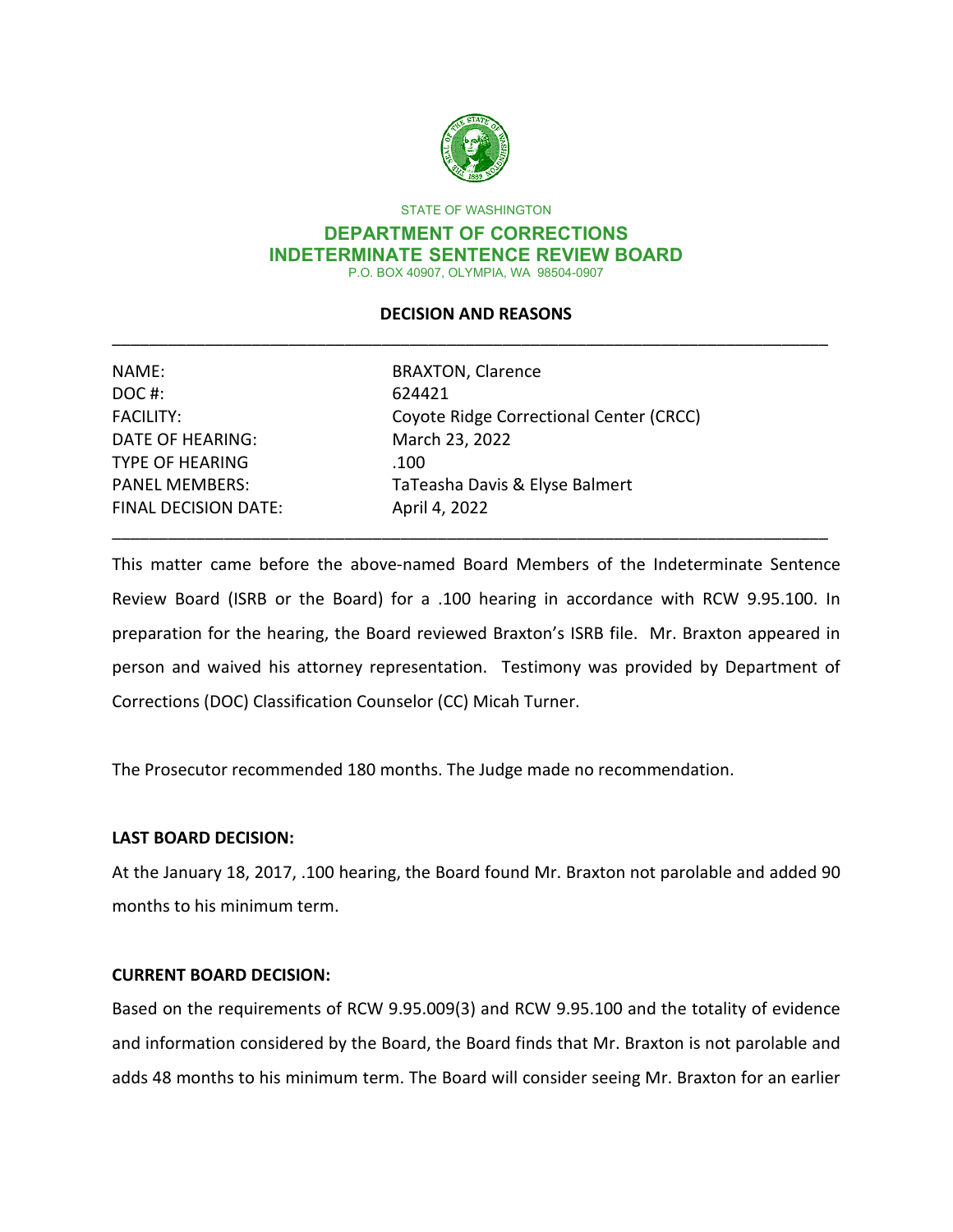# BRAXTON, Clarence – DOC # 624421 Page 3 of 5

.100 hearing upon receipt of successful completion of Sex Offender Treatment Assessment Program and participation in a psychological evaluation.

#### **NEXT ACTION:**

**Schedule a .100 hearing approximately 120 days prior to PERD.**

### **REASONS FOR DECISION:**

**This was a deferred decision following a full Board discussion, using a structured decisionmaking framework that takes into consideration; the statistical estimate of risk, criminal history, parole/release history, ability to control behavior, responsivity to programming, demonstrated offender change, release planning, discordant information, and other case specific factors. Based on the requirements of RCW 9.95.100, the Board finds Mr. Braxton not parolable for the following reasons:** 

- **Mr. Braxton's risk assessment rate his overall risk as Moderate/High; PCL-R: Moderate; VRAG-R: Bin 9 of 9**
- **Mr. Braxton has not engaged in offender change programming to mitigate his risk of re-offense, i.e., Sex Offender Treatment and Assessment Program (SOTAP)**
- **He does not have a well-developed release plan, nor any community support**

### **RECOMMENDATIONS:**

Mr. Braxton should be re-screened for and successfully participate in SOTAP. He should also remain serious infraction free and work on a comprehensive release plan. Mr. Braxton should participate in his next psychological evaluation.

### **JURISDICTION:**

Clarence Braxton is under the jurisdiction of the Board on an October 19, 1976, conviction of Robbery, Count I and Rape in the Second Degree, Count II in King County Cause # 75321. The original time start is December 20, 1976. His initial duration of confinement was set by the Judge at 180 months. The standard range of the Sentencing Reform Act at the time was 77 to 102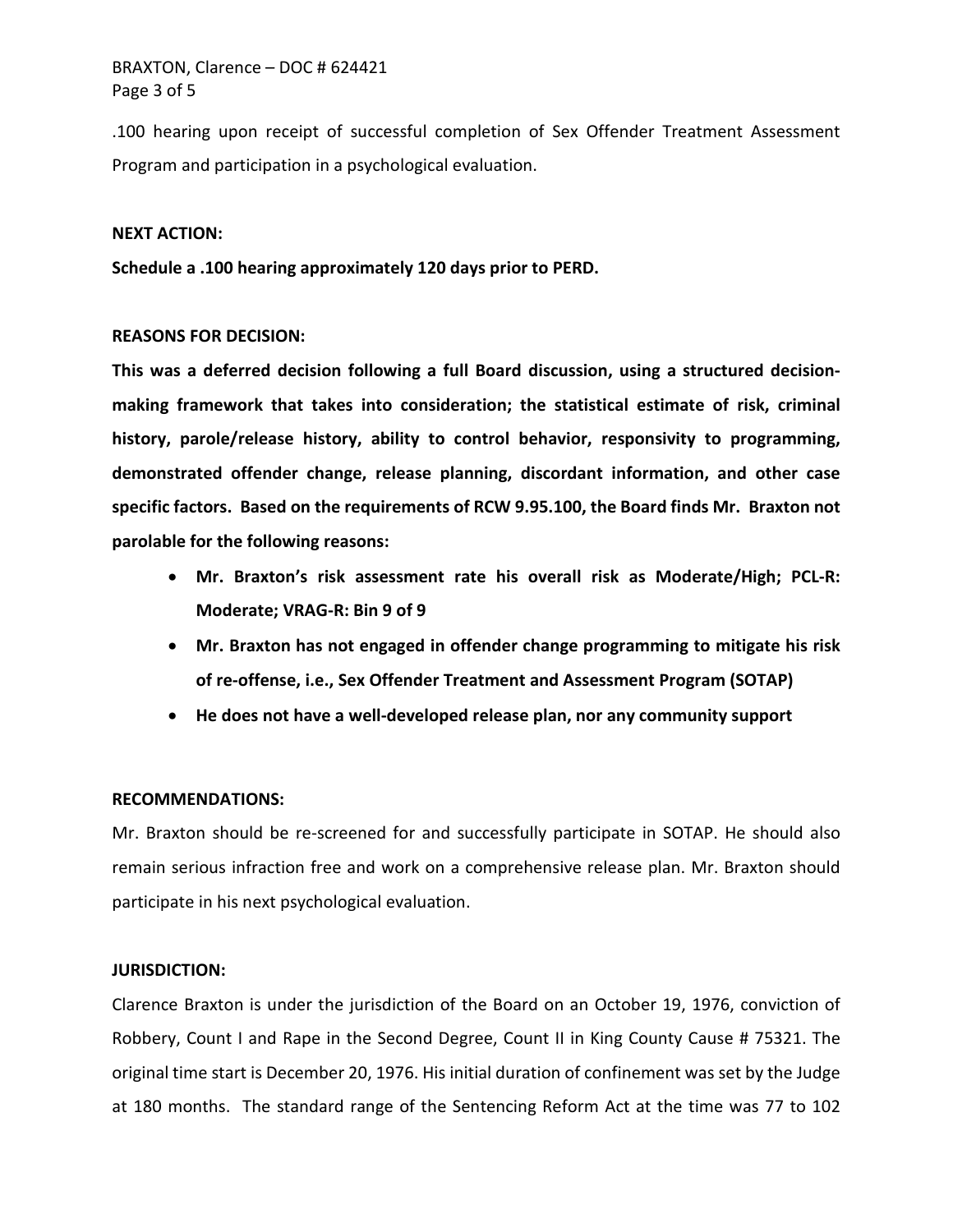BRAXTON, Clarence – DOC # 624421 Page 4 of 5

months. His maximum term is Life. He has served approximately 130 months in prison and 0 days of jail time prior to his release.

Mr. Braxton released on November 4, 1987 and was revoked on January 14, 1988. The new MT was set at 12 months. Current time served on revocation is 410 months.

#### **OFFENSE DESCRIPTION:**

Mr. Braxton at age 26 with an accomplice, raped and robbed a known adult female.

### **PRIOR CRIMINAL / RISK RELATED CONDUCT:**

Burglary 2 4/5/1972 Robbery 2/27/1972 Grand Larceny 6/17/1968 Parole Violation 6/17/1968

#### **PROGRESS/BEHAVIOR:**

Mr. Braxton declined to participate and walked out of the January 2022 hearing. He also declined to participate in the June 2021 psychological evaluation. Mr. Braxton agrees to participate in the March 23, 2022, hearing.

CC Micah Turner provided testimony about Mr. Braxton's overall prison behavior and progress. He currently works as a library assistant. He has numerous certificates from Correctional Industries (CI) Making it Work and Thinking for a Change but hasn't completed any new programming since the last .100 hearing. He received his last serious infraction in 2007. He has received three positive, one negative, and two neutral behavioral observations. He's described as an "easy keeper" on the unit and gets positive reviews from staff and his supervisor.

Mr. Braxton has zero visitors and does not know if any friends or family members are still in King County or alive. He wants to release to King County with a housing voucher.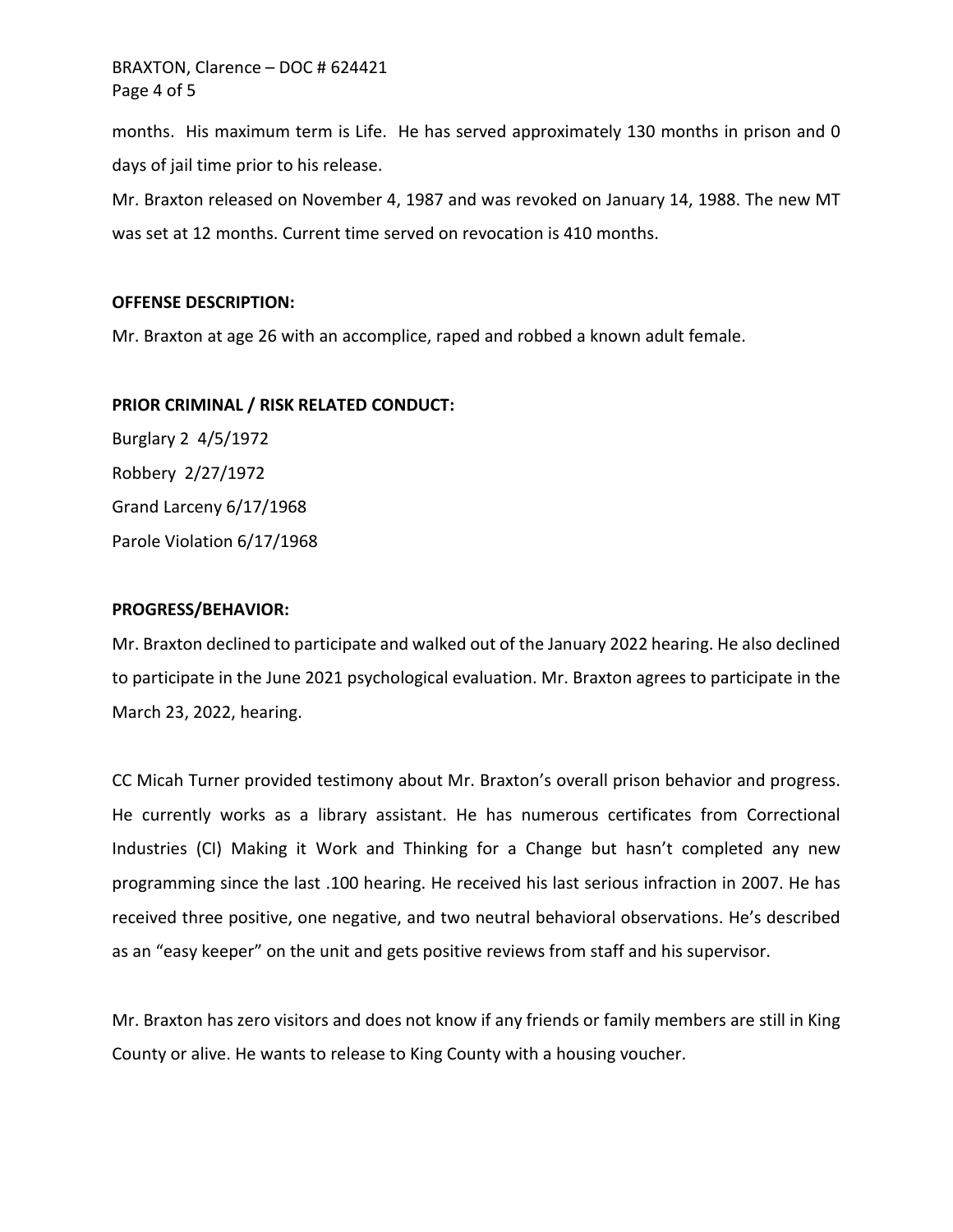# BRAXTON, Clarence – DOC # 624421 Page 5 of 5

Mr. Braxton testified that he walked out of the last hearing because he felt like he was continuously being punished for his old crime. I explained that during the .100 hearings we can ask a wide range of questions, even about his crime committed 46 years ago. He stated he refused to participate in his psychological evaluation last year because he feels he's in a "no win situation no matter what the outcome." This Board member explained that when he refuses to participate in those evaluations, we only have old information to rely upon, thus impairing our ability to discern parolabilty.

When asked how he spends his time he stated he works, rests, and spends time with his friends. Mr. Braxton still admits to the commission of the offense. When asked why the Board should find that he meets the release standard he said he's a changed person because of old age, increased knowledge, and because he wants to spend the rest of his life being free.

Mr. Braxton has a history of refusing sex offender treatment. When asked why, he claimed he was not planning on committing a new offense in the community and because his crime happened so long ago, he questioned what the program could teach him. This Board member asked, "What if the thing that's standing in your way from being released to the community is your unwillingness?" Mr. Braxton did not affirm that he would engage in sex offender treatment; however, he did appear to consider it.

TD: NT March 31, 2022

cc: CRCC File